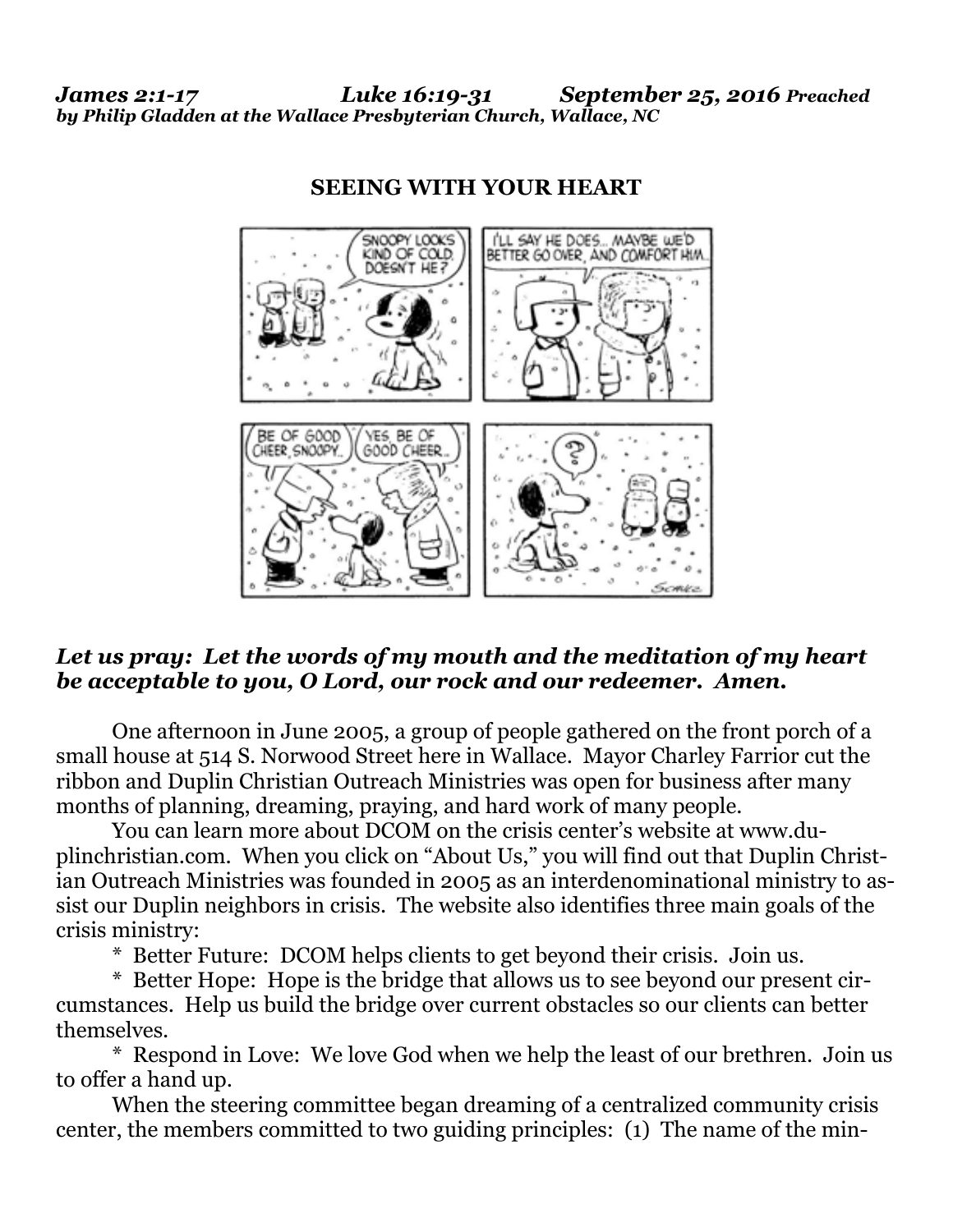istry would include the word Christian, even if that might make us ineligible for certain monetary grants. The ministry was started by Christians in response to Christ's call to help "the least of these who are members of my family" and (2) Every person who walked through the door of the crisis center on S. Norwood Street (and now Blessings in Store on Main Street and Kitchen of Blessings at the Campbell Center) would be treated with compassion and respect, as a child of God and a person of worth.

 Mark Twain said, "It ain't those parts of the Bible that I can't understand that bother me, it is the parts that I do understand." Jesus' parable about Lazarus and the rich man is a hard story to hear, precisely because it's not hard to understand. However, it is very easy to *mis*-understand.

 I could easily have stood in the pulpit this morning, read Luke 16:19-31, and preached a short sermon: "If you're rich, you're going to hell. If you're poor, you're going to heaven. Amen." But that's not what the parable teaches us. From time to time, people misquote the Bible to me when they say, "The Bible says, 'Money is the root of all evil.'" Well, they're wrong! Actually, the Bible says (1 Timothy 6:10), "For the love of money is a root of all kinds of evil, and in their eagerness to be rich some have wandered away from the faith and pierced themselves with many pains."

 On the other hand, I could have preached a sermon extolling the simple and joyful faith that many poor people have, but only at the risk of romanticizing poverty and perhaps providing us with a good reason to look the other way. Back in the mid 1990's, I made a trip to the southeastern Mexican state of Tabasco with a group of Presbyterians from the White Memorial Presbyterian Church in Raleigh. Two members from our congregation in Roanoke Rapids were part of the group. A good friend, Ricky, was a family physician who had done some medical mission work in Africa.

 One day we rode in some dugout canoes to an island in the middle of a big lake just outside Villahermosa, the capital city of Tabasco. The three hundred island residents lived mainly off of the income from fishing the lake and selling their catch in the city market. That day, the men gave up a day's profits from fishing in order to feed us lunch and visit with us. When we pulled up onto the muddy banks in our canoes and climbed out, Ricky pulled me aside and said, "Now this looks like some of the places I worked in in Africa."

 After a delightful afternoon of good food and fellowship and worship, we returned to the seminary in the city where we were staying. At our evening devotions that night, we all shared our impressions of the island visit. Almost to a person we each expressed the same thought: "The island people were poor in things, but their faith was so rich and full and vital." When it was Ricky's turn to speak, he said, "I agree their faith was inspiring, but don't think for a minute the parents on that island wouldn't like to have better living conditions, better sanitation, and better opportunities for their children." Then Ricky proceeded to tell us how he saw similar conditions twice a week less than twenty miles from our doorsteps in Roanoke Rapids. Ricky regularly visited rural Halifax County to provide primary health care to the Haliwa-Saponi Native Amer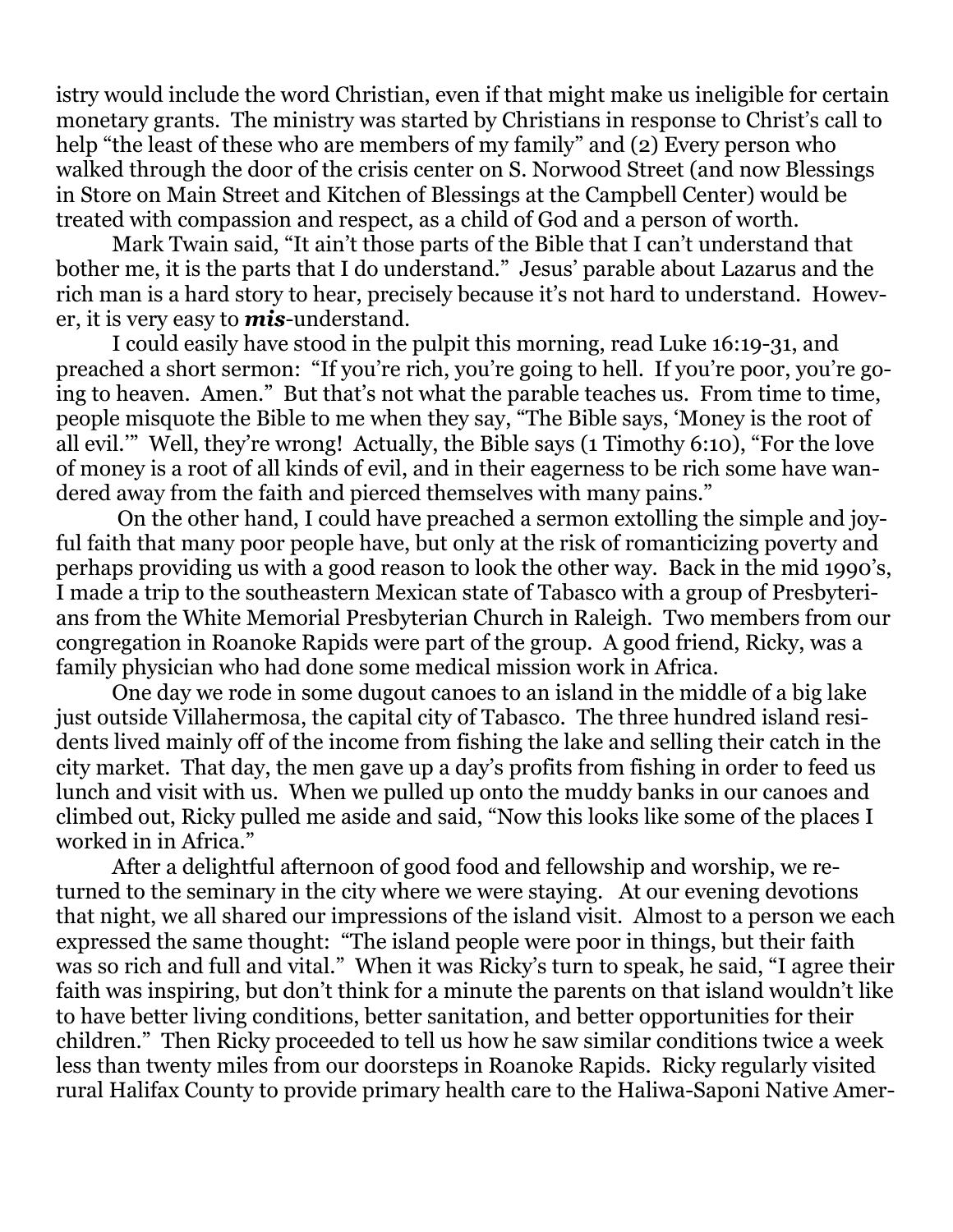icans who had needs just as great as the island people near Villahermosa, Tabasco. The remoteness of both groups made it easy not to see them and their needs.

When we read Jesus' parables, it's tempting to pick them apart and try to assign meaning to each and every detail. But that's not how parables usually work. For instance, this parable about Lazarus and the rich man does not lay out a full theology of the afterlife or, as people have said, it doesn't describe the furniture of heaven nor the temperature of hell. The parable doesn't say a word about how the rich man got that way. We don't know if he was just very successful or very dishonest. We just know he was rich (actually, *very* rich because he wore expensive purple clothes and fine linen underwear and ate sumptuous meals every day of the week). We also don't know what kind of person Lazarus was, except that he lay at the rich man's gates each day, hungry and covered with sores.

What we do know is, the story is chock-full of contrasts that drive home the point of Jesus' parable:

The rich man was dressed in purple and linen. Lazarus was covered with sores.

 The rich man celebrated each day. Lazarus longed to feed off the crumbs from the rich man's table.

 The rich man apparently ignored Lazarus. The dogs came and kept Lazarus company.

The rich man died and was buried. Lazarus wasn't buried.

 The rich man went to Hades. Lazarus died and was taken by angels to lie in the bosom of Abraham.

 The rich man was in great pain in flames. He wanted Lazarus to bring him a bit of water.

The rich man received good things in life. Lazarus received bad things in life.

The rich man was in great pain. Lazarus was comforted.

 The rich man could not cross over to Abraham and Lazarus. Lazarus could not cross over to the rich man.

 The rich man enjoyed lavish meals in life, but had an unquenchable thirst in death. Lazarus lay hungry at the gates of the rich man in life, but was comforted in the bosom of Abraham in death.

 The problem with the rich man in this story is not that he is rich, per se, but that he sees Lazarus with his eyes, but never with his heart. Let's assume the rich man had to pass by Lazarus every day as he went in and out of his gates. Couldn't he have spared some of the crumbs from his daily sumptuous feasts? Couldn't he have arranged for Lazarus to receive medical treatment for his sores? Couldn't he have taken the time to relate to him as a child of God and a person of worth?

 Even in death, the rich man continued to act as if he were in a position to order people around. He never addresses Lazarus directly, but only talks about him in the third person — "Abraham, send Lazarus down here with some cool water. Abraham, send Lazarus to warn my five brothers." But Abraham tells him, "It's too late. And even if I did send Lazarus raised from the dead to warn your brothers, why would they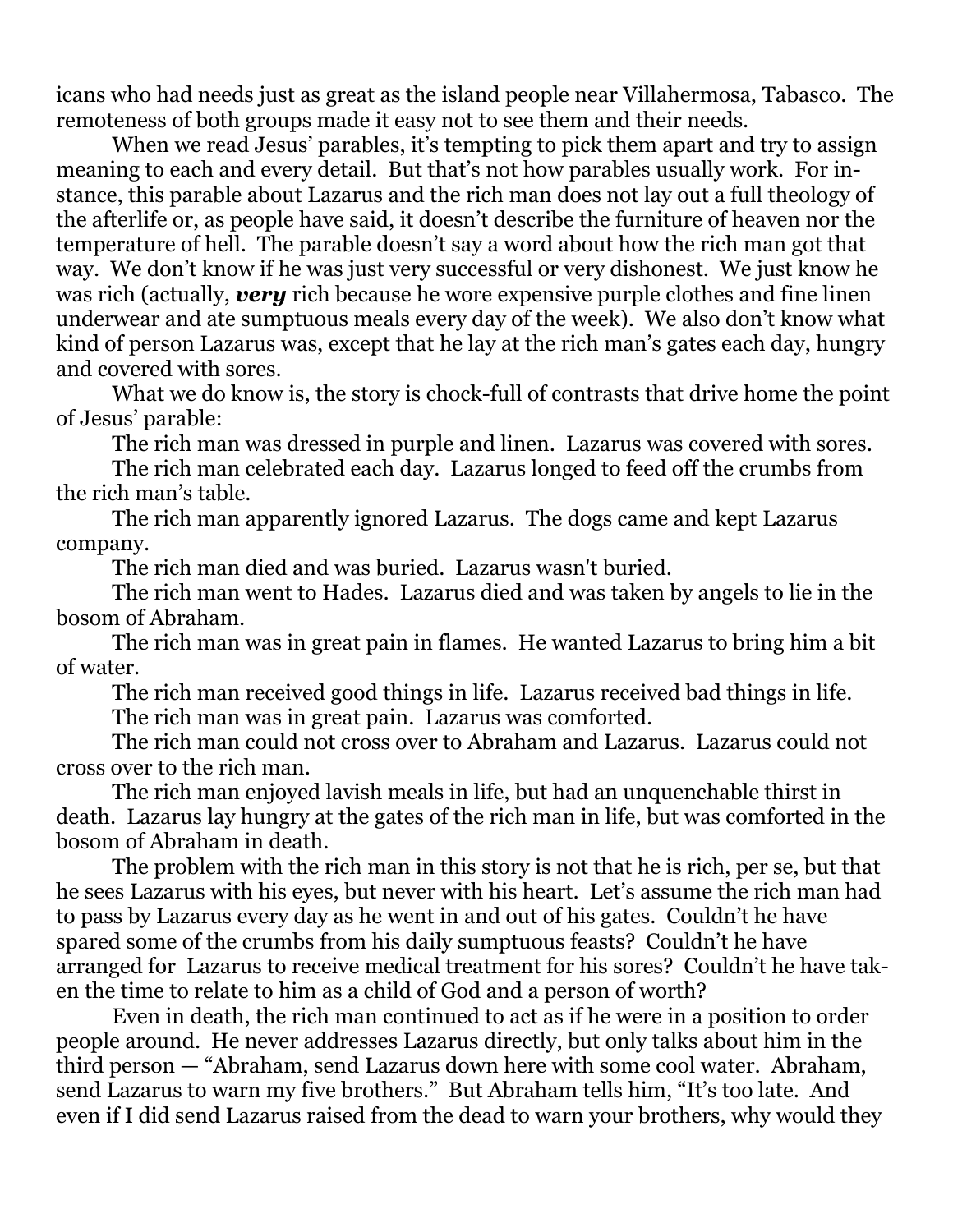believe him? They already know what's required of them. They have the law and the prophets which teach that you are to love God with everything you have and your neighbors as you love yourselves."

 A number of years ago, my mother called me on a Sunday afternoon and said, "I just have to tell you about the children's sermon in worship this morning." At the time, she worshiped at a very large Presbyterian church in Atlanta that had lots of children come forward for the children's sermon. The associate pastor invited the children to meet him on the steps, and a bunch of kids came and stood all around him, including behind him where he couldn't see. Whatever his topic was that morning, the minister talked to the children about the haves and the have nots in the world. Then he told them he was going to divide the group in half, with the children on the right as the haves and the children on the left as the have nots. My mom said the congregation started chuckling and then laughing at that point. At first the minister didn't know why, until he realized that a little boy standing behind him on the have nots side had very quietly moved over to the haves side. My mom said the minister quipped, "That boy is going to go far in this world!"

 That's a funny story, but the increasing gap between the haves and the have nots in our world is not funny at all. Someone has commented that the uncrossable chasm between the rich man and Lazarus in the afterlife was actually begun by the rich man himself in this life, when he refused to see poor Lazarus lying at his gates.

 It's always tempting to identify with one of the characters in Jesus' parables and that's not a bad thing to do. In fact, Jesus tells his parables and, in a way, invites his hearers to do just that, so they can decide for themselves how his teaching applies to their lives.

Which character do you identify with in this parable?

 The rich man? I guess it all depends on your perspective on what it means to be "rich." Compared to the rich man who wore expensive purple clothes and linen underwear and feasted every day, it would be easy to say, "That's not me." However, compared to the overwhelming majority of people who live in this world, we are the rich man.

 What about Lazarus? Very few of us can identify personally with the hungry, poor man covered with sores lying by the gates of the rich man.

 But what about the rich man's five brothers? The story ends with Abraham telling the rich man, "If they do not listen to Moses and the prophets, neither will they be convinced even if someone rises from the dead." Luke wrote his gospel some fifty years after Jesus died and was raised from the dead. Someone *had* risen from the dead and told them what God required of them. In fact, even before he had risen from the dead, Jesus told them and showed them what God expected when it comes to seeing people, not just with our eyes but with our hearts.

 When he was only thirty years old, Albert Schweitzer had already obtained doctorates in theology, music, and philosophy. He was a renowned theologian and New Testament scholar. He was also a celebrated organist. Then he shocked his family and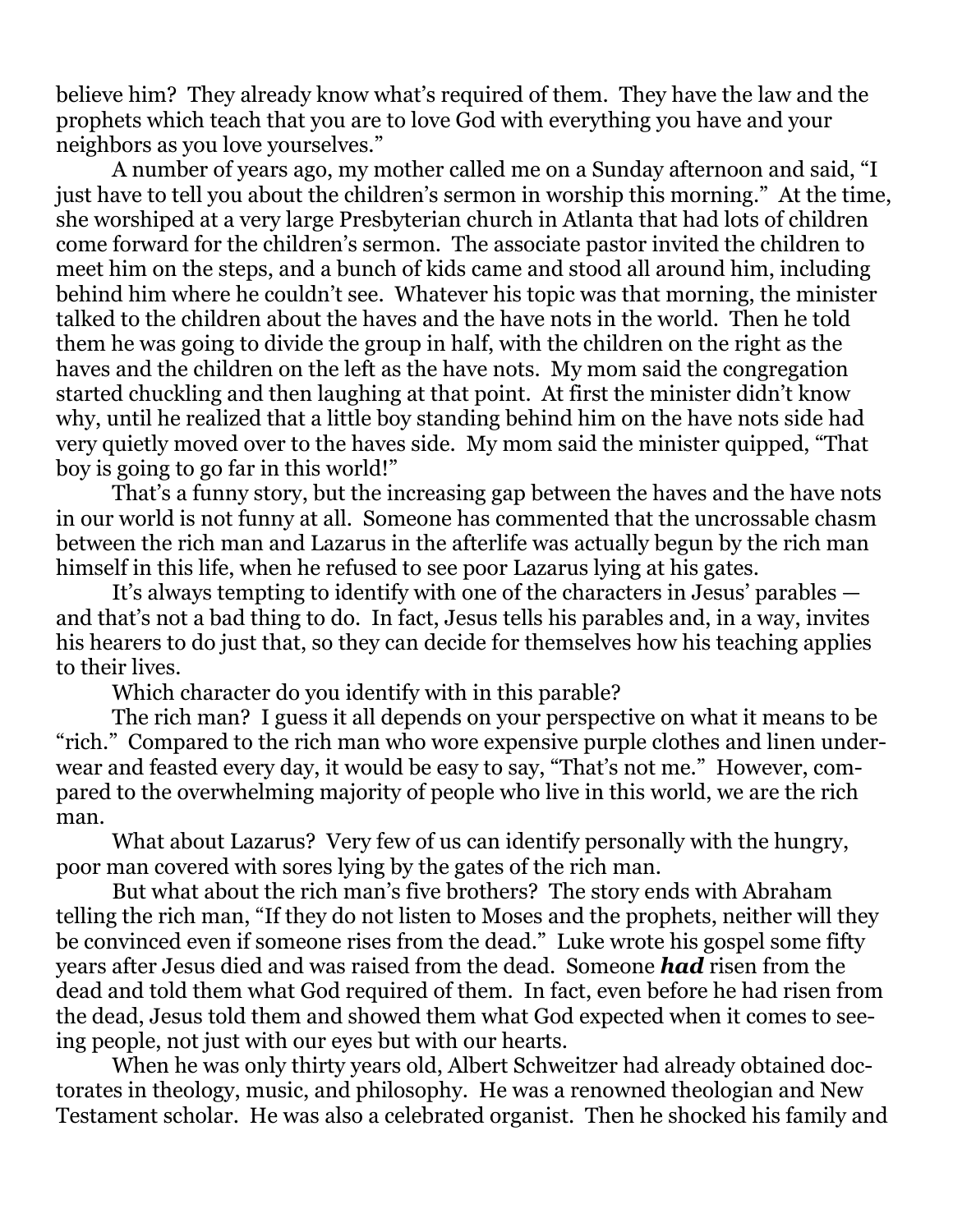acquaintances by announcing he would attend the University of Strasbourg to study medicine and become a medical doctor. His intention was to go to to Africa and be a medical missionary. That's exactly what Albert Schweitzer did. He established the Albert Schweitzer Hospital in west central Africa. In 1952 he was awarded the Nobel Peace Prize. He served as a medical missionary in Africa for fifty years.

 When Albert Schweitzer was asked why he had made the decision to leave such a successful career as a scholar, professor, and musician to become a medical missionary in Africa, he said it was because of this parable about the rich man and Lazarus. Schweitzer said the rich man represented Europe to him, with all of its medical care, and Africa Lazarus, in need of that care. According to Schweitzer, "it was inconceivable that he not do something because it was obvious that God was serious about that."1

 Perhaps you've heard the story about the man who was walking on the beach and saw a little boy approaching him. Every so often, the little boy would bend down and throw something in the ocean. As the man got closer, he realized the tide had washed up and stranded thousands of starfish on the beach. The little boy was throwing the starfish in the water one at a time.

 "What are you doing?" asked the man. The little boy said, "When the sun comes out, these starfish will die, so I'm throwing them back into the ocean." The man looked at all of the starfish on the sand and said, "There must be thousands of starfish here. You can't possibly make a difference." The boy bent down, picked up a starfish, threw it in the water, and looked at the man. "I made a huge difference to that one!"

 The parable about Lazarus and the rich man is a wake up call and warning. It's a warning against getting so caught up in our own worlds that we fail to see the needs of people around us. It's a warning against sentimentalizing the poor so as to make ourselves feel better. It's a warning against being so overwhelmed by the social problems around us that we end up doing nothing for anyone.

 But the story is also a reminder that, as someone has said, "we are those who have seen a man raised from the dead and that in his name we are both able and committed to sharing water, love, and good news with all those in need."<sup>2</sup>

In the name of the Father, and of the Son, and of the Holy Spirit. Amen.

*Let us pray: Gracious God, you have given us a world of abundance, a land of plenty where all can have enough. We thank you for this prosperity. May we repent for our apparent inability to share this wealth. Righteous God, you hear the cry of the poor. You listen to those who do without. Help us to listen and hear and to see with our hearts. Touch our hearts that we may be faithful witnesses to your love and willing instruments of your justice and peace. Amen.*